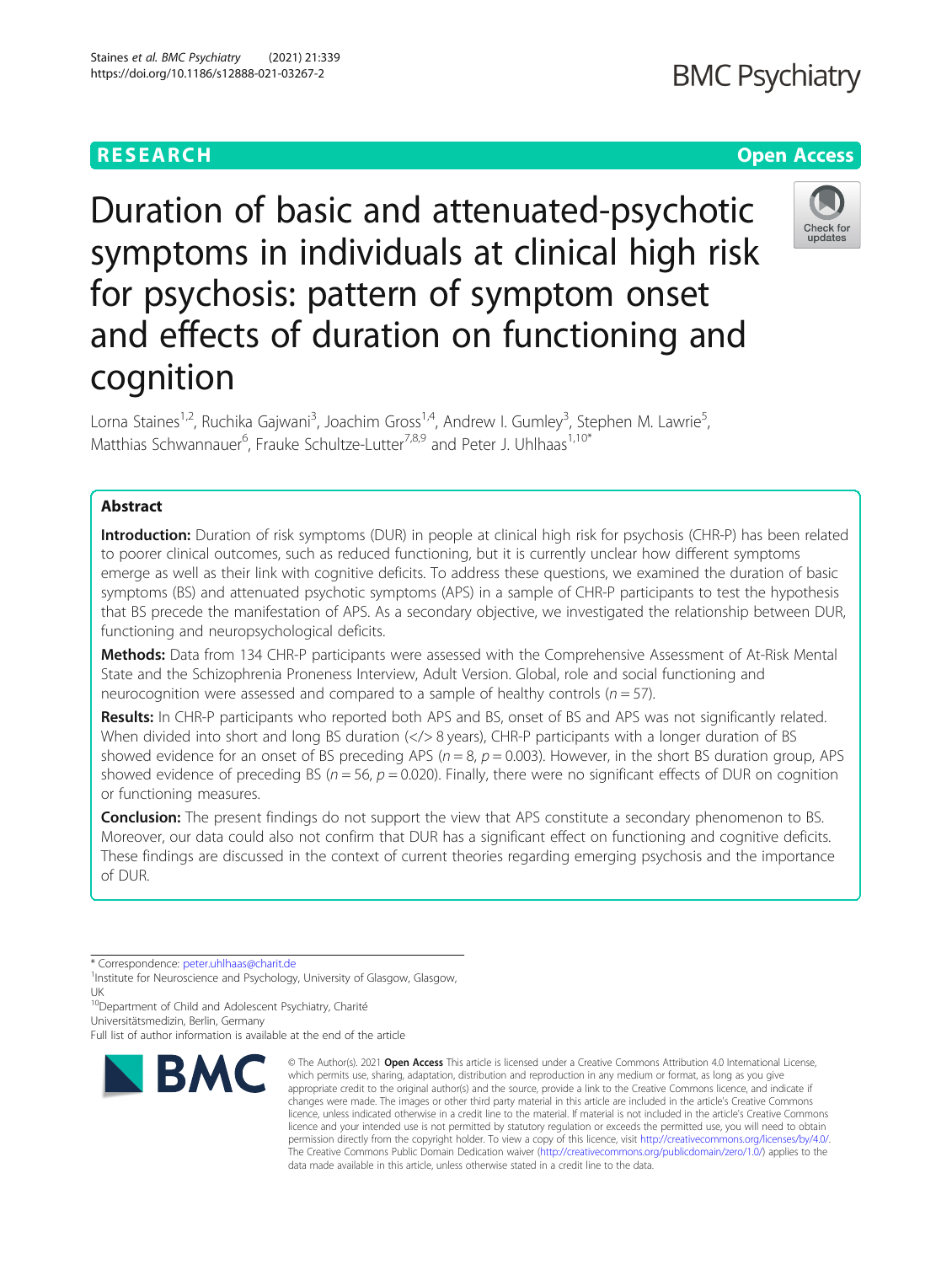Keywords: Clinical high risk for psychosis, Basic symptoms, Attenuated psychotic symptoms, Duration, Psychosis, Cognition

## Introduction

An important assumption of research on the duration of untreated illness (DUI) in psychosis is the hypothesis of a critical period during which, when left untreated, psychotic symptoms lead to poorer clinical outcomes [[1\]](#page-9-0). Studies have so far primarily focused on the duration of untreated psychosis (DUP), i.e., the time between the first occurrence of frank positive psychotic symptoms and the diagnosis of psychosis or initiation of an antipsychotic treatment [[1\]](#page-9-0). DUP is an important concept that has stimulated research in relation to functional and symptomatic outcomes [\[2](#page-9-0)], and, as a result, supported the case for early intervention in individuals experiencing first episode psychosis (FEP) [\[3\]](#page-9-0). Research on DUI in the psychosis prodrome yielded similar findings, indicating that longer duration of untreated prodromal symptoms in FEP-patients was associated with lower general functioning [[4\]](#page-9-0), and increased negative symptoms  $[5]$ .

More recently, several studies have examined the relationship between the duration of risk symptoms (DUR) in participants that meet clinical high-risk for psychosis (CHR-P) criteria. Emerging evidence has highlighted that subthreshold symptoms in CHR-P participants may confer a similar relationship with clinical and functional outcomes as in FEP [\[6](#page-9-0)]. Specifically, studies in CHR-P participants that meet Ultra High-Risk (UHR) criteria have examined the question of whether longer DUR increases the likelihood for transition to psychosis, but findings have been inconclusive  $[7-9]$  $[7-9]$  $[7-9]$  $[7-9]$ . In addition, preliminary evidence from clinical samples indicate that poorer global functioning is related to increased DUR [\[6](#page-9-0), [9,](#page-9-0) [10\]](#page-9-0). Thus, lower functioning has been linked to longer duration of UHR symptoms [[6](#page-9-0), [9](#page-9-0)] as well as attenuated negative symptoms [\[7](#page-9-0)]. One study examined the effect of duration of attenuated psychotic symptoms (APS) symptoms on cognition [\[11](#page-9-0)] but no effect was demonstrated. Finally, there is currently only one study that has examined of duration of basic symptoms (BS) on functioning [[10\]](#page-9-0) while the link with cognition has not been investigated.

CHR-P participants are defined by meeting UHR and/ or BS criteria [[12](#page-9-0), [13](#page-9-0)]. UHR criteria are defined by the presence of APS as well as by the presence of brief limited intermittent psychotic symptoms (BLIPS), or by a genetic risk of a psychotic disorder and a significant decrease in mental state or functioning, occurring within the preceding 12 months [[12](#page-9-0)]. In contrast, BS-criteria involve self-experienced cognitive and perceptual anomalies that are hypothesized to detect potential psychosis risk during the early stage of development [[14\]](#page-9-0). Importantly, the co-occurrence of APS and BS has been related to higher transition rates to psychosis [[15](#page-9-0), [16\]](#page-9-0) (but see [[17\]](#page-9-0) for different findings). Moreover, the combination of APS and BS has been linked to pronounced functional impairments and elevated psychopathology in CHR-P participants [[17,](#page-9-0) [18\]](#page-9-0).

Models of emerging psychosis have suggested that APS and BLIPS are preceded by BS [\[14](#page-9-0), [19](#page-9-0)]. BS are assumed to represent the most immediate symptomatic expression of the neurobiological correlates of schizophrenia [\[19](#page-9-0), [20](#page-9-0)], while APS have been considered to result from poor or inadequate coping with emerging BS [[19\]](#page-9-0). Currently, there is only limited evidence for this temporal relationship . Schultze-Lutter et al. [[21](#page-9-0)] examined the duration of BS and APS in a FEP sample. Only a third of FEP-patients reported an onset of BS before APS, while another third was characterized by the simultaneous emergence of APS and BS. The remaining participants were characterized by an earlier manifestation of APS compared to BS [\[21\]](#page-9-0). Education mediated the relationship between BS and APS onset [\[21](#page-9-0)] as well as age of onset and sex [[19](#page-9-0)].

The present study attempted to clarify the relationship between the duration of BS and APS in a sample of CHR-P participants by comparing DUR obtained in routine clinical ratings. Based on previous theoretical evidence [\[19](#page-9-0), [21,](#page-9-0) [22](#page-9-0)], we hypothesized that in the majority of CHR-P participants, BS would precede the manifestation of APS. In addition, we investigated the role of DUR on functioning and cognition, given the importance of DUP for clinical outcomes in FEP-patients and emerging evidence for a similar relationship between DUR and functioning in CHR-P participants [\[6](#page-9-0), [7](#page-9-0), [9](#page-9-0), [11](#page-9-0)]. Specifically, we hypothesized that longer DUR would impact on functioning as well as cognition.

## Methods

## Recruitment and participants

The data were collected as part of the Youth Mental Health Risk and Resilience (YouR) study [[23\]](#page-9-0), a longitudinal study to identify the psychological and neurobiological mechanisms and predictors of psychosis-risk. The YouR-study was approved by the NHS Research Ethical Committee Glasgow and Greater Clyde, and is funded by the Medical Research Council. The majority of the CHR-P participants were recruited from the community through on online detection approach as described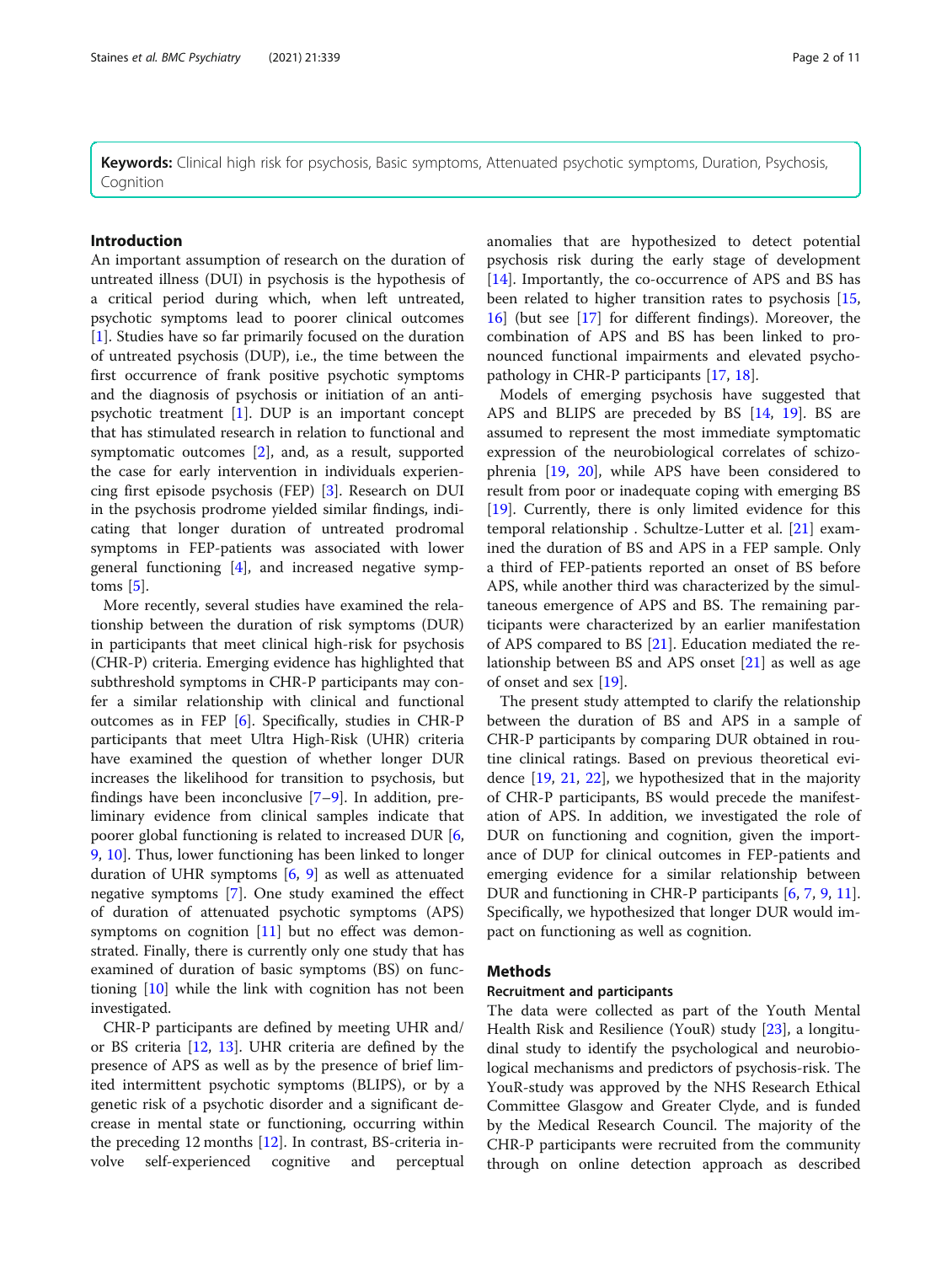previously [[24\]](#page-9-0). Participants provided written informed consent.

To establish CHR-P criteria, the Comprehensive Assessment of At Risk Mental States (CAARMS) [\[12](#page-9-0)] and the Schizophrenia Proneness Instrument, Adult version (SPI-A) [\[13](#page-9-0)] were used. Interviews were administered by trained research assistants, MSc and PhD level-researchers. Inter-rater reliability (IRR) of CHR-P status as determined by the CAARMS and SPI-A ratings was good to excellent (CAARMS: 92.0%; SPI-A: 95.7%). CAARMS criteria for CHR-P were as follows: 1) APS group (subthreshold psychotic syndrome present in the last year) 2) BLIPS and 3) Genetic risk and functional decline (GRFD). SPI-A criteria included COPER and COGDIS. CHR-P participants were excluded for current or past diagnosis of an axis-I psychotic disorder.

In addition, a control group  $(n = 60, 42$  female, 18 male) was recruited without an axis I diagnosis or family history of psychotic disorders. Potential participants were screened with the Mini-International Neuropsychiatric Interview (MINI [[25](#page-9-0)]). and completed the demographic, functional and neurocognitive measures.

## Assessment of DUR

Duration of APS and BS was obtained from CAARMS and SPI-A assessments. CAARMS items from the positive scale were considered if a) a frequency score of 3–5 and b) an intensity rating of  $\geq 3$  on the unusual thought content or non-bizarre ideas, or perceptual abnormalities scale or  $\geq 4$  on the disorganised speech scale was met [[12\]](#page-9-0). BS items were included when symptoms had a frequency rating of > 3. APS and BS with symptom duration since early childhood and no change in symptom severity were excluded as these are considered more equivalent to schizotypal traits.

Only DUR-scores for which the participant was able to identify the month of onset, the year of onset (treated as January 1st of that year), or age when the symptom emerged, were included for analysis. DUR was determined by the number of months from symptom onset – irrespective of the initial frequency of occurrence – until the date of the baseline interview, in line with previous studies [\[6](#page-9-0)–[9,](#page-9-0) [11,](#page-9-0) [21\]](#page-9-0).

## Clinical and cognitive assessments

In addition to the CAARMS and SPI-A interviews, all participants were administered the M.I.N.I [[25\]](#page-9-0). Functioning was assessed with the global assessment of functioning (GAF) and the social and role scales (GF: social and role) [[26](#page-9-0)] at baseline. In addition, the Brief Assessment of Cognition in Schizophrenia Battery (BACS) [[27\]](#page-10-0)) as well as the following tasks from the University of Pennsylvania Computerized Neuropsychological

Testing Battery (PennCNP [\[28](#page-10-0)]): a) Continuous Performance Test b) the N-Back Task, and c) Emotion Identification Task, were administered.

## Statistical analysis

All statistical analysis were performed using R [\[29](#page-10-0)]. Criteria-relevant CAARMS and SPI-A symptoms with the longest reported duration for each participant were entered into the analysis. For individuals who reported both APS and BS symptoms, the symptom with the longest duration was entered into the analysis.

Group differences in clinical and demographic measures were calculated using Pearson's Chi-squared test, Bartlett's test of homogeneity of variances, Kruskal-Wallis rank sum test, and one-way ANOVA tests. To assess the relationship between onset of BS and APS, duration of APS and BS were separately recorded and zscored using the means and standard deviations in the CHR-P group. Paired t-tests and robust linear regression was used to evaluate the relationship between APS and BS. Secondary analyses were conducted by dividing CHR-P participants with short vs. long duration of BS [[22\]](#page-9-0) which were defined as  $\langle \rangle > 1$  SD from the mean. Cohen's d was calculated to measure effect sizes.

For analysis of APS/BS duration and functioning measures, quantile regressions were used to examine the relationship with DUR, as GAF scores and social and role functioning failed to meet the assumptions of parametric measures. In addition, neurocognitive data was converted into standardized z-scores for each cognitive domain by using the means and standard deviations of the control group in line with previous studies [\[6](#page-9-0), [9](#page-9-0)]. Linear regression was used to examine the relationship between DUR and cognition.

## Results

## Demographic and cognitive data

The CHR-P participants differed from controls in age at baseline and years of education. Specifically, the CHR-P group had poorer functioning in global, role and social measures (Table [1\)](#page-3-0).

For 26 CHR-P participants, no cognitive data was available. For the remaining CHR-Ps, there were significant impairments compared to controls in working memory, executive function, attention accuracy and in the BACS composite score. In addition, CHR-P participants were characterized by slower reaction times in the emotion recognition task (Table [2](#page-4-0)).

## CHR-P with APS & BS vs. APS or BS alone

Of the CHR-P participants screened, 77.57% of those with APS reported duration of symptoms  $(n = 109)$ , and 68.67% of those with BS reported duration data ( $n = 89$ ).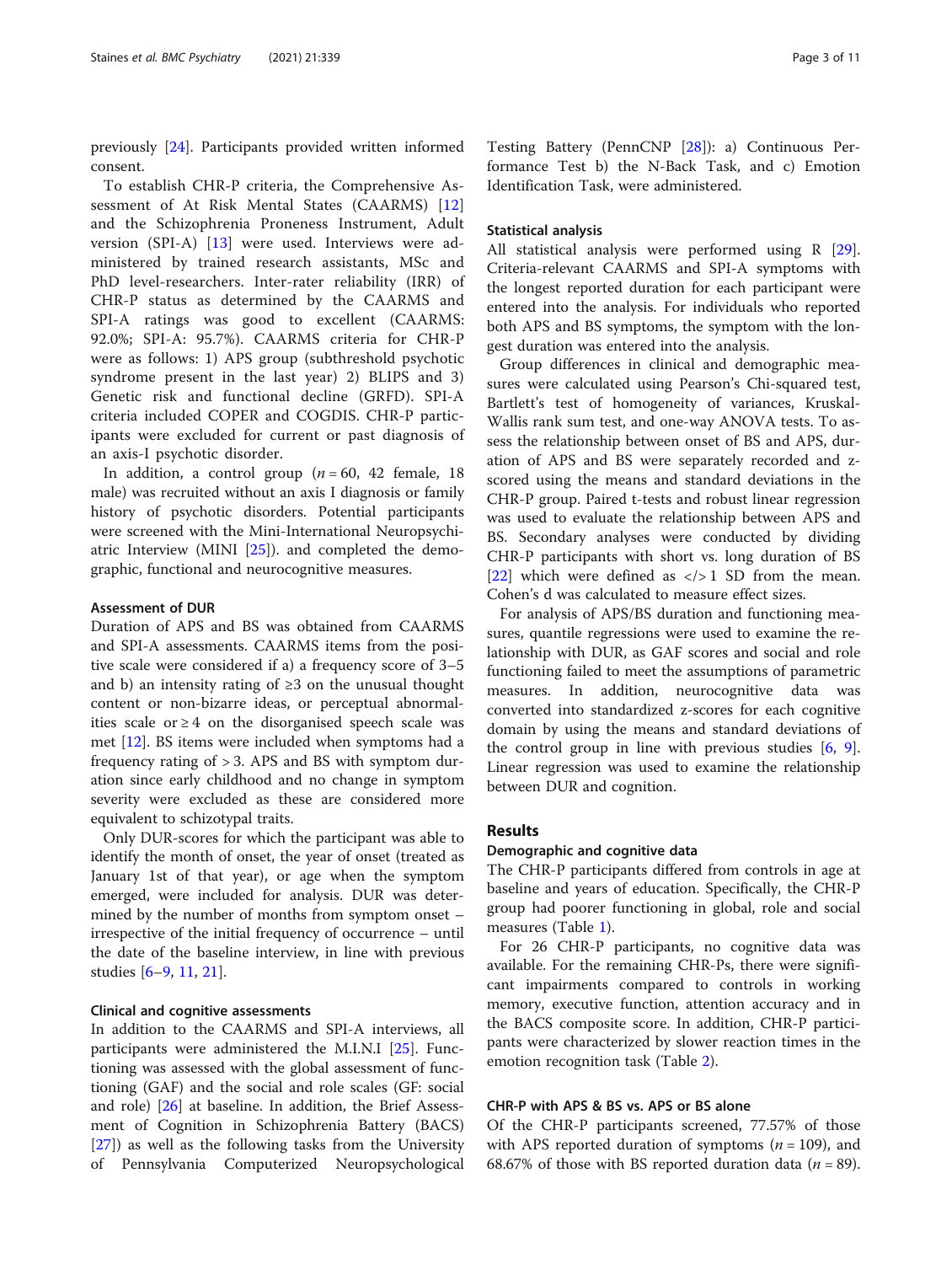<span id="page-3-0"></span>

| Table 1 Demographic, functional and clinical characteristics of CHR-P and Controls |  |
|------------------------------------------------------------------------------------|--|
|------------------------------------------------------------------------------------|--|

|                                    | Controls     | CHR-P       | df           | $H/\chi^2$   | p       |
|------------------------------------|--------------|-------------|--------------|--------------|---------|
| Number of participants             | 60           | 134         |              |              |         |
| Female participants, n (%)         | 42 (68.9)    | 93 (69.4)   | $\mathbf{1}$ | $x^2 = 0.00$ | 1.0     |
| Age at baseline, median (range)    | $22(18-32)$  | $20(16-34)$ | 1            | $H = 6$      | 0.01    |
| Age at onset, median (range)       |              | $17(4-31)$  |              |              |         |
| Years in education, median (range) | $16(12-24)$  | $15(8-26)$  | $\mathbf{1}$ | $H = 127$    | < 0.001 |
| UK citizen, N (%)                  | 28 (45.9)    | 97 (72.4)   | $\mathbf{1}$ | $x^2 = 12$   | < 0.001 |
| GAF, median (range)                | 88 (67-97)   | 58 (21-95)  | 1            | $H = 32$     | < 0.001 |
| GF: Role, median (range)           | $9(5-9)$     | $8(4-9)$    | $\mathbf{1}$ | $H = 55$     | < 0.001 |
| GF: Social, median (range)         | $9(7-9)$     | $8(5-9)$    | 1            | $H = 67$     | < 0.001 |
| Current medication, n (%)          |              |             |              |              |         |
| No medication                      | 60 (98.36)   | 68 (50.75)  | 1            | $x^2 = 42$   | < 0.001 |
| Anti-psychotic                     | $\mathbf{0}$ | 2(01.49)    | $\mathbf{1}$ | $x^2 = 0.01$ | 0.9     |
| Mood stabiliser                    | $\mathbf 0$  | 1(0.75)     | $\mathbf{1}$ | $x^2 = 0.00$ | 1.0     |
| Anti-depressant                    | $\mathbf 0$  | 30 (22.39)  | $\mathbf{1}$ | $x^2 = 15$   | < 0.001 |
| Anti-convulsant                    | $\circ$      | 1(0.75)     | $\mathbf{1}$ | $x^2 = 0.00$ | 1.0     |
| Other                              | 1(1.64)      | 13 (9.70)   | $\mathbf{1}$ | $x^2 = 3$    | 0.06    |
| Multiple                           | $\mathbf 0$  | 21 (15.67)  | 1            | $x^2 = 8$    | 0.005   |
| Lifetime diagnosis, n (%)          |              |             |              |              |         |
| No diagnosis                       | 57 (95.0)    | 21 (15.67)  | $\mathbf{1}$ | $x^2 = 126$  | < 0.001 |
| Anxiety disorder                   | 2(3.33)      | 89 (66.42)  | $\mathbf{1}$ | $x^2 = 77$   | < 0.001 |
| Mood disorders                     | $\mathbf 0$  | 86 (64.18)  | 1            | $x^2 = 73$   | < 0.001 |
| Eating disorders                   | $\mathbf{0}$ | 13 (9.70)   | $\mathbf{1}$ | $x^2 = 5$    | 0.03    |
| Alcohol dependence/abuse           | 1(1.67)      | 40 (29.85)  | $\mathbf{1}$ | $x^2 = 18$   | < 0.001 |
| Substance dependence/abuse         | $\mathbf 0$  | 21 (15.67)  | 1            | $x^2 = 10$   | 0.001   |
| Suicidality n (%)                  |              |             |              |              |         |
| Suicidality                        | 1(1.67)      | 72 (53.73)  | 1            | $x^2 = 49$   | < 0.001 |
| No diagnosis                       | 59 (98.33)   | 62 (46.27)  |              |              |         |

Abbreviations: CHR-P clinical high risk for psychosis, df degrees of freedom, H Kruskal-Wallis H test,  $\chi^2$  Chi-Squared test, GAF Global Assessment of Functioning, GF:Role/Social Global Functioning Role & Social Scale

A total of 134 CHR-P reported APS or BS duration (87.58%).

The average duration for APS was 43 months and for BS was 51 months (Table [3](#page-5-0)), but individual symptoms showed significantly different duration (Fig. [1](#page-6-0)). CHR-P participants reporting both APS/BS showed a general trend towards longer DUR, compared to those with only APS or BS, but this finding was not significant.

## Relationship between APS and BS onset

Of the CHR-P participants who met both APS/BS-criteria ( $n = 64$ ),  $n = 31$  (48.4%) reported an onset of BS prior to APS onset, while  $n = 24$  (37.5%) reported APS onset prior to BS. Nine (14.1%) CHR-P participants reported APS and BS onset occurring in the same month. No significant difference in duration was found for BS onset preceding APS (paired t-test:  $t = 0.02$ , df = 63,  $p = 1.0$ ). Robust linear regression analysis which accounted for outliers also failed to find a relationship between BS and APS onset (robust regression:  $B = -0.065$ ,  $SE = 0.129$ , t-value =  $-0.502$ , Ftest =0.252,  $p = 0.616$ ).

Secondary analyses examining the relationship between short or long BS duration (defined as  $\frac{>}{<}1$ ) SD ( $\approx$  8 years)) and onset of APS were conducted to examine potential group differences. Short BS duration showed a significant relationship (paired t-test: t =  $-$  2.40, df = 55,  $p = 0.020$ , MD =  $-$  0.3, 95%CI [ $-$ 0.54,  $-0.05$ ]; effect size d =  $-0.17$ ), indicating that APS preceded BS onset. Robust linear regression failed to find a significant relationship (robust regression:  $B = 0.227$ ,  $SE = 0.149$ , t-value = 1.52,  $F = 2.27$ ,  $p = 0.138$ ). An opposite pattern was observed, however, for the long BS duration group, with BS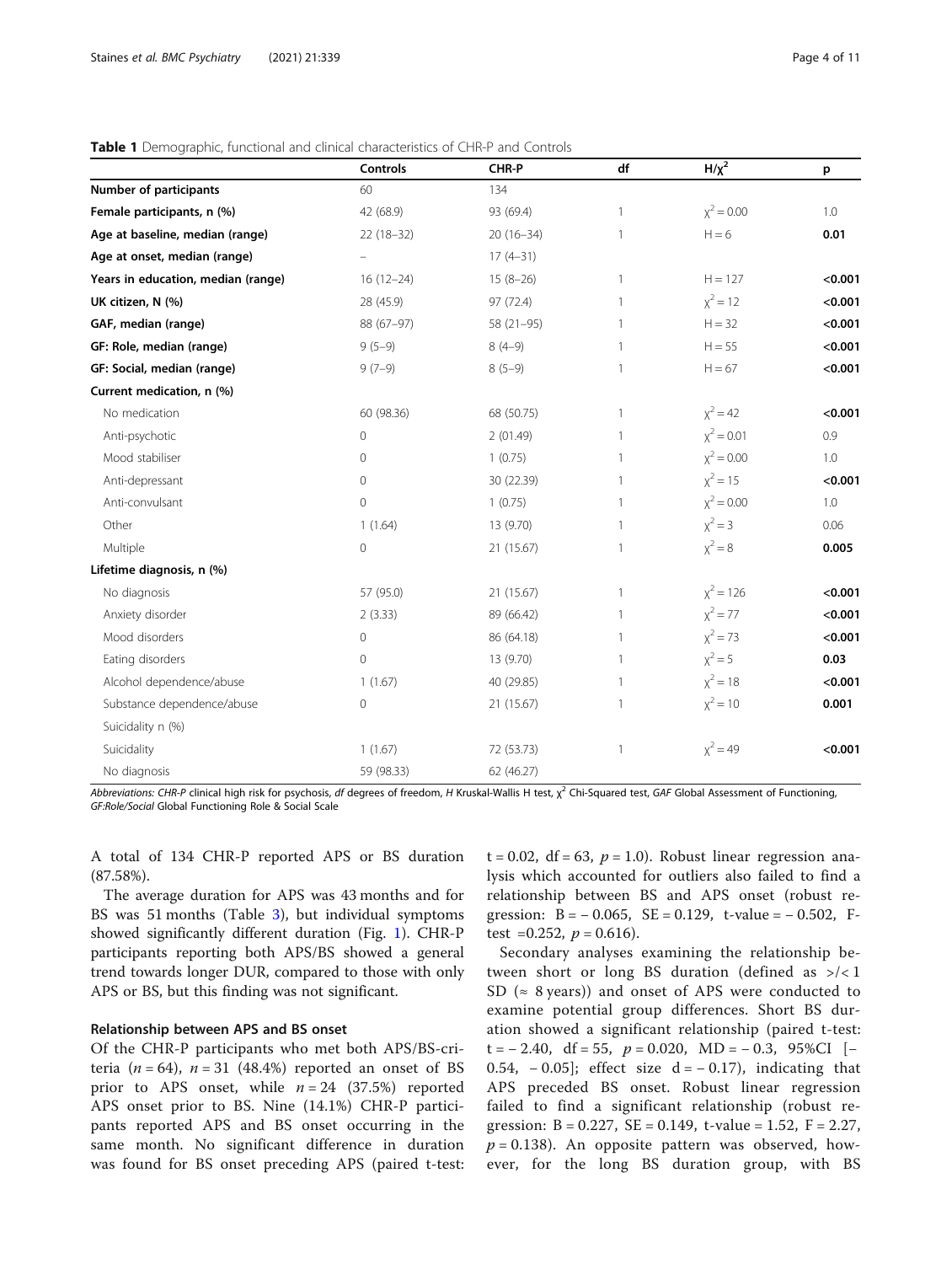## <span id="page-4-0"></span>Table 2 Cognition in CHR-P

|                              | <b>Controls</b><br>$(n = 57)$ |    | CHR-P<br>$(n = 108)$ |      | df | F              | (95%) CI   | p       | Cohen's d |
|------------------------------|-------------------------------|----|----------------------|------|----|----------------|------------|---------|-----------|
|                              | М                             | SD | M                    | SD   |    |                |            |         |           |
| <b>BACS</b>                  |                               |    |                      |      |    |                |            |         |           |
| Verbal memory                | 0                             |    | $-0.23$              | 1.22 | 56 |                | 0.92, 2.23 | 0.10    | $-0.2$    |
| Working memory               | $\mathsf{O}\xspace$           |    | $-0.07$              | 1.26 | 56 | $\overline{2}$ | 0.99, 2.41 | 0.053   | $-0.06$   |
| Motor speed                  | $\mathsf{O}\xspace$           |    | $-0.79$              | 1.12 | 56 |                | 0.78, 1.89 | 0.401   | $-0.73$   |
| Attention & processing speed | 0                             |    | $-0.49$              | 1.16 | 56 |                | 0.84, 2.05 | 0.20    | $-0.44$   |
| Verbal fluency               | $\circ$                       |    | $-0.14$              | 0.62 | 56 | 0.8            | 0.49, 1.19 | 0.20    | $-0.29$   |
| Executive function           | $\circ$                       |    | $-0.04$              | 1.36 | 56 | $\overline{2}$ | 1.1, 2.8   | 0.011   | $-0.03$   |
| BACS composite score         | $\circ$                       |    | $-0.64$              | 1.51 | 56 | $\overline{2}$ | 1.4, 3.4   | < 0.001 | $-0.46$   |
| Penn CNB                     |                               |    |                      |      |    |                |            |         |           |
| Emotion recognition accuracy | 0                             |    | $-0.16$              | 1.00 | 56 |                | 0.62, 1.50 | 0.900   | $-0.15$   |
| Emotion recognition RT       | 0                             |    | 0.43                 | 1.28 | 56 | 2              | 1.0, 2.5   | 0.030   | 0.36      |
| Working memory accuracy      | 0                             |    | $-0.29$              | 1.15 | 56 | $\overline{2}$ | 1.1, 2.8   | 0.010   | $-0.3$    |
| Working memory RT            | $\mathsf{O}\xspace$           |    | $-0.09$              | 0.80 | 56 | 0.7            | 0.41, 1.00 | 0.049   | $-0.1$    |
| Attention accuracy           | 0                             |    | $-0.37$              | 1.29 | 56 | 2              | 1.0, 2.5   | 0.041   | $-0.3$    |
| Attention RT                 | $\circ$                       |    | $-0.13$              | 0.88 | 56 |                | 0.61.5     | 0.80    | $-0.18$   |

Abbreviations: M Mean, SD Standard deviation, df degrees of freedom, F F-statistic, CI Confidence intervals, p p-value, RT Reaction time

occurring prior to APS onset (paired t-test:  $t = 4$ , df = 7,  $p = 0.003$ , MD = 2.1, 95% CI  $[0.96-3.24]$ , which persisted when outliers were accounted for (robust regression: B = − 1.318, SE = 0.441, t-value = − 2.988, F = 8.819,  $p = 0.025$ ; effect size d = - 2.8).

Paired t-tests were conducted to determine between-group differences of BS onset compared to APS onset. Education (individuals with/without third level education), age of onset  $\left(\frac{2}{5}\right)$  age at level and age at onset of either symptom type), and gender were separately analysed. No significant effects were observed that mediated the pattern of onset between BS and APS (Supplemental Table [1\)](#page-8-0).

## Relationship between DUR and functioning

19 CHR-P participants did not complete assessments for functional measures and were excluded from the analysis. Duration of APS and BS showed no significant effects on GAF scores, role functioning or social functioning in any of the CHR-P groups (Table [4\)](#page-6-0).

## Relationship between DUR and cognition

Longer APS duration was associated with impaired verbal fluency but this effect did not survive corrections for multiple comparisons  $(p = 0.22)$ . No additional cognitive subtest correlated with APS or BS duration (Table [5](#page-7-0)).

## **Discussion**

The current study examined BS and APS in a CHR-P sample to test current models of emerging psychosis as well as the effects of DUR on functioning and cognitive deficits. The main finding is that we could not confirm the hypothesis that BS preceded the development of APS. Moreover, we could not replicate findings indicating that longer DUR was related to poor functioning  $[6, 6]$  $[6, 6]$ [9,](#page-9-0) [10\]](#page-9-0), but our findings are consistent with previous evidence suggesting that cognitive deficits were not influ-enced by DUR [\[11](#page-9-0)].

DUR in the current CHR-P sample that was largely community-recruited was longer than in previous CHR-P samples obtained from clinical pathways [\[6](#page-9-0)–[8,](#page-9-0) [11](#page-9-0)]. Accordingly, one possibility is that longer DUR may be the result of the absence of an early intervention service in our catchment area and thus we detected CHR-P participants at a later stage of illness. While the impact of recruitment strategies on the clinical characteristics of CHR-P probands continues to be discussed [[30,](#page-10-0) [31\]](#page-10-0), it is important to note that the CHR-P participants in the current study were characterized by similar neuropsychological and global functioning scores as those reported for clinically-referred CHR-P cohorts [[32](#page-10-0)].

An important finding is that criteria-relevant BS did not precede APS in the majority of CHR-P participants. In fact, APS onset preceded BS in a considerable portion of the sample (37.5%,  $n = 24$ ). In addition, there was no significant evidence between duration of BS and APS.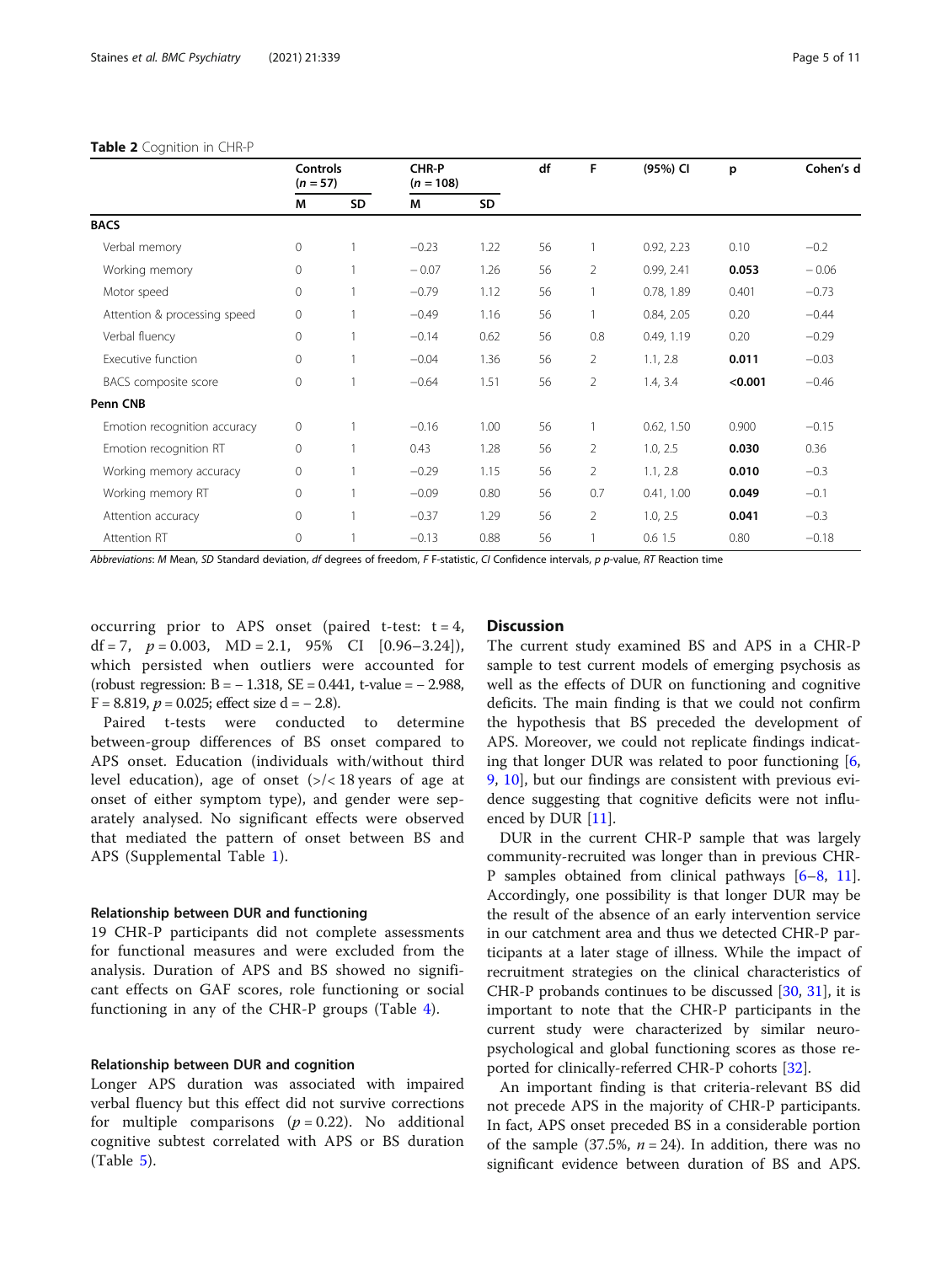## <span id="page-5-0"></span>Table 3 Demographic and Clinical Characteristics of CHR-P Subgroups

|                                          | APS & BS      | <b>APS</b>    | BS            | df             | $K^2/H/\chi^2$ | p       |
|------------------------------------------|---------------|---------------|---------------|----------------|----------------|---------|
| Number of participants                   | 64            | 45            | 25            |                |                |         |
| Female participants, n (%)               | 44 (68.8)     | 34 (75.6)     | 15 (60.0)     | $\overline{2}$ | $x^2 = 2$      | 0.4     |
| Age at baseline, median (range)          | $21(16-34)$   | $19(16-32)$   | $21(17-31)$   | $\overline{2}$ | $H = 4$        | 0.1     |
| Age at onset, median (range)             | $17(5-29)$    | $18(4-31)$    | $17(5-25)$    | $\overline{2}$ | $H = 2$        | 0.3     |
| Years in education, median (range)       | $15(10-26)$   | $14(8-21)$    | $15(11-18)$   | $\overline{2}$ | $H = 6$        | 0.04    |
| UK citizen, N (%)                        | 46 (71.9)     | 31 (68.9)     | 20 (80.0)     | $\overline{2}$ | $x^2 = 0.8$    | 0.7     |
| <b>ARMS</b>                              |               |               |               |                |                |         |
| APS criteria, n = 109 (81.34%)           | 64            | 45            |               | $\mathbf{1}$   | $x^2 = 0.00$   | 1.0     |
| <b>BLIPS</b> criteria                    | 0             | 0             |               |                |                |         |
| Severity score, mean (range)             | $16.31(1-30)$ | $15.31(9-25)$ |               | $\mathbf{1}$   | $K^2 = 0.36$   | 0.549   |
| <b>COPER</b>                             |               |               |               |                |                |         |
| Criteria, $n = 88$ (61.94%) <sup>a</sup> | 61            |               | 27            |                | $x^2 = 1.17$   | 0.280   |
| Sum score, mean (range)                  | $4.07(3-6)$   |               | $4.05(3-6)$   |                | $K^2 = 2.85$   | 0.092   |
| <b>COGDIS</b>                            |               |               |               |                |                |         |
| Criteria, $n = 57$ (32.09%) <sup>a</sup> | 39            |               | 18            |                | $x^2 = 0.70$   | 0.403   |
| Sum score, mean (range)                  | $4.35(3-6)$   |               | $4.13(3-6)$   |                | $K^2 = 0.18$   | 0.669   |
| Mean duration (SD), in months            |               |               |               |                |                |         |
| APS                                      | 46 (45)       | 39 (54)       |               |                | $F = 0.54$     | 0.46    |
| <b>BS</b>                                | 54 (45)       |               | 48 (43)       |                | $F = 0.38$     | 0.54    |
| Median duration (range), in months       |               |               |               |                |                |         |
| APS                                      | $37(1-226)$   | $12(2 - 246)$ |               |                | $H = 3$        | 0.08    |
| <b>BS</b>                                | $44(1-180)$   |               | $37(3 - 187)$ |                | $H = 0.6$      | 0.4     |
| GAF, median (range)                      | $55(21-95)$   | $57(21-86)$   | 62 (34-95)    |                | $H = 3$        | 0.2     |
| GF: Role, median (range)                 | $8(4-9)$      | $8(4-9)$      | $8(6-9)$      |                | $H = 2$        | 0.4     |
| GF: Social, median (range)               | $8(5-9)$      | $8(5-9)$      | $8(6-10)$     |                | $H = 0.8$      | 0.7     |
| Current medication, n (%)                |               |               |               |                |                |         |
| No medication                            | 28 (43.8)     | 23(51.1)      | 12 (48.0)     | $\overline{2}$ | $x^2 = 0.5$    | 0.8     |
| Anti-psychotic                           | 1(1.6)        | 1(2.2)        | 0             | $\overline{2}$ | $x^2 = 0.5$    | 0.8     |
| Mood stabiliser                          | $\circ$       | 0             | 1(4.0)        | $\overline{2}$ | $x^2 = 4$      | 0.1     |
| Anti-depressant                          | 16 (25.0)     | 11(24.4)      | 3(12.0)       | $\overline{2}$ | $x^2 = 2$      | 0.4     |
| Anti-convulsant                          | $\mathbf 0$   | 0             | 1(4.0)        | $\overline{2}$ | $x^2 = 4$      | 0.1     |
| Other                                    | 9(14.1)       | 3(6.7)        | 3(12.0)       | 2              | $x^2 = 2$      | 0.5     |
| Multiple                                 | 9(14.1)       | 7(15.6)       | 5(20.0)       | $\overline{2}$ | $x^2 = 0.4$    | $0.8\,$ |
| Lifetime diagnosis, n (%)                |               |               |               |                |                |         |
| No diagnosis                             | 5(7.8)        | 3(6.7)        | 4(16.0)       | $\overline{2}$ | $x^2 = 2$      | 0.3     |
| Anxiety disorder                         | 45 (70.3)     | 32(71.1)      | 12 (48.0)     | $\overline{2}$ | $x^2 = 3$      | 0.2     |
| Mood disorders                           | 57 (89.1)     | 27 (60.0)     | 12 (48.0)     |                | $x^2 = 4$      | 0.1     |
| Eating disorders                         | 6(9.4)        | 6(13.3)       | 1(4.0)        |                | $x^2 = 1$      | 0.5     |
| Alcohol dependence/abuse                 | 20 (31.3)     | 14(31.1)      | 6(24.0)       |                | $x^2 = 0.2$    | 0.9     |
| Substance dependence/abuse               | 7(10.9)       | 11(24.4)      | 3(12.0)       |                | $x^2 = 4$      | 0.2     |
| Suicidality n (%)                        |               |               |               |                |                |         |
| Suicidality                              | 35 (20.0)     | 24 (45.8)     | 13(23.1)      |                | $x^2 = 0.1$    | 0.9     |

 $a$  = note 37 participants met both COGDIS & COPER criteria. Abbreviations:  $X^2$  Pearson's Chi-squared test,  $K^2$  Bartlett test of homogeneity of variances, H Kruskal-Wallis rank sum test, F one way ANOVA, ARMS at-risk mental state, APS attenuated psychotic symptoms, BLIPS brief limited intermittent psychotic symptoms, BS Basic symptoms, COPER Cognitive-perceptive basic symptoms, COGDIS Cognitive disturbances basic symptoms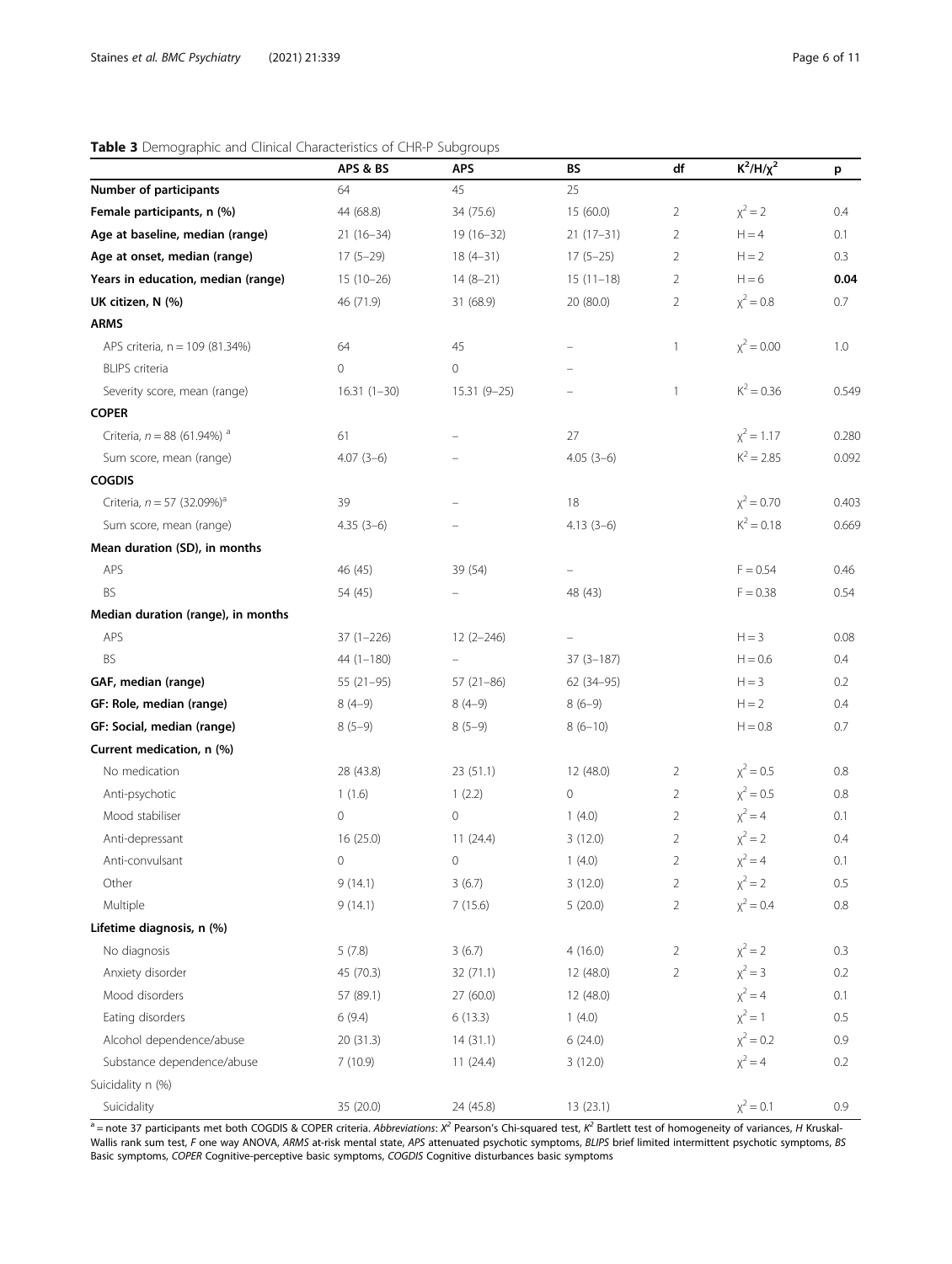<span id="page-6-0"></span>

|                                | В        | SE    | t       | 95% CI        | р     |
|--------------------------------|----------|-------|---------|---------------|-------|
| <b>APS</b> $(n = 45)$          |          |       |         |               |       |
| GAF                            | $-0.033$ | 0.030 | $-1.11$ | $-0.06, 0.05$ | 0.272 |
| GE: Role                       | 0.000    | 0.004 | 0.00    | $-0.00, 0.01$ | 1.00  |
| GE: Social                     | 0.000    | 0.003 | 0.00    | $-0.01, 0.01$ | 1.00  |
| <b>BS</b> $(n = 25)$           |          |       |         |               |       |
| GAF                            | $-0.16$  | 0.13  | $-1.22$ | $-0.38, 0.01$ | 0.241 |
| GF: Role                       | $-0.006$ | 0.005 | $-1.28$ | $-0.01, 0.01$ | 0.215 |
| GE: Social                     | $-0.006$ | 0.010 | $-0.60$ | $-0.02, 0.03$ | 0.557 |
| <b>APS &amp; BS</b> $(n = 64)$ |          |       |         |               |       |
| GAF                            | 0.035    | 0.041 | 0.87    | $-0.06, 0.09$ | 0.389 |
| GF: Role                       | $-0.005$ | 0.004 | $-1.15$ | $-0.01, 0.00$ | 0.256 |
| GE: Social                     | 0.00     | 0.004 | 0.00    | $-0.01, 0.01$ | 1.00  |

Table 4 Effect of Duration of CHR-P Symptoms on Functional

Moreover, in the short BS duration group (<1 SD  $\approx$  8 years), APS also preceded BS onset. Only in the small long BS duration group ( $n = 8$ ) was there evidence of BS duration being significantly longer than APS.

Analyses for between group differences based on sex, age at onset, and years of education also failed to find evidence of BS preceding APS onset. This finding differs from data reported in a FEP-cohort, which linked the sequence of BS onset preceding APS to higher school education, male gender and an onset of mental health issues before age 18 [[21](#page-9-0), [22](#page-9-0)].

Moreover, in contrast to previous studies  $[6, 9, 10]$  $[6, 9, 10]$  $[6, 9, 10]$  $[6, 9, 10]$  $[6, 9, 10]$  $[6, 9, 10]$ , we found no significant effect of APS or BS duration on GAF scores, role or social functioning (but see [\[7](#page-9-0)]). One possibility is that community recruited CHR-P participants may reflect different trajectories for the development of psychosis than those who are identified through clinical pathways, which may be characterized by a more insidious onset, for example.

Confirming our previous findings [[32\]](#page-10-0), CHR-P participants were characterized by moderate impairments in cognition, in particular in regards to working memory, attention and executive processes. In line with Chon and colleagues [[11](#page-9-0)], there was only marginal evidence for a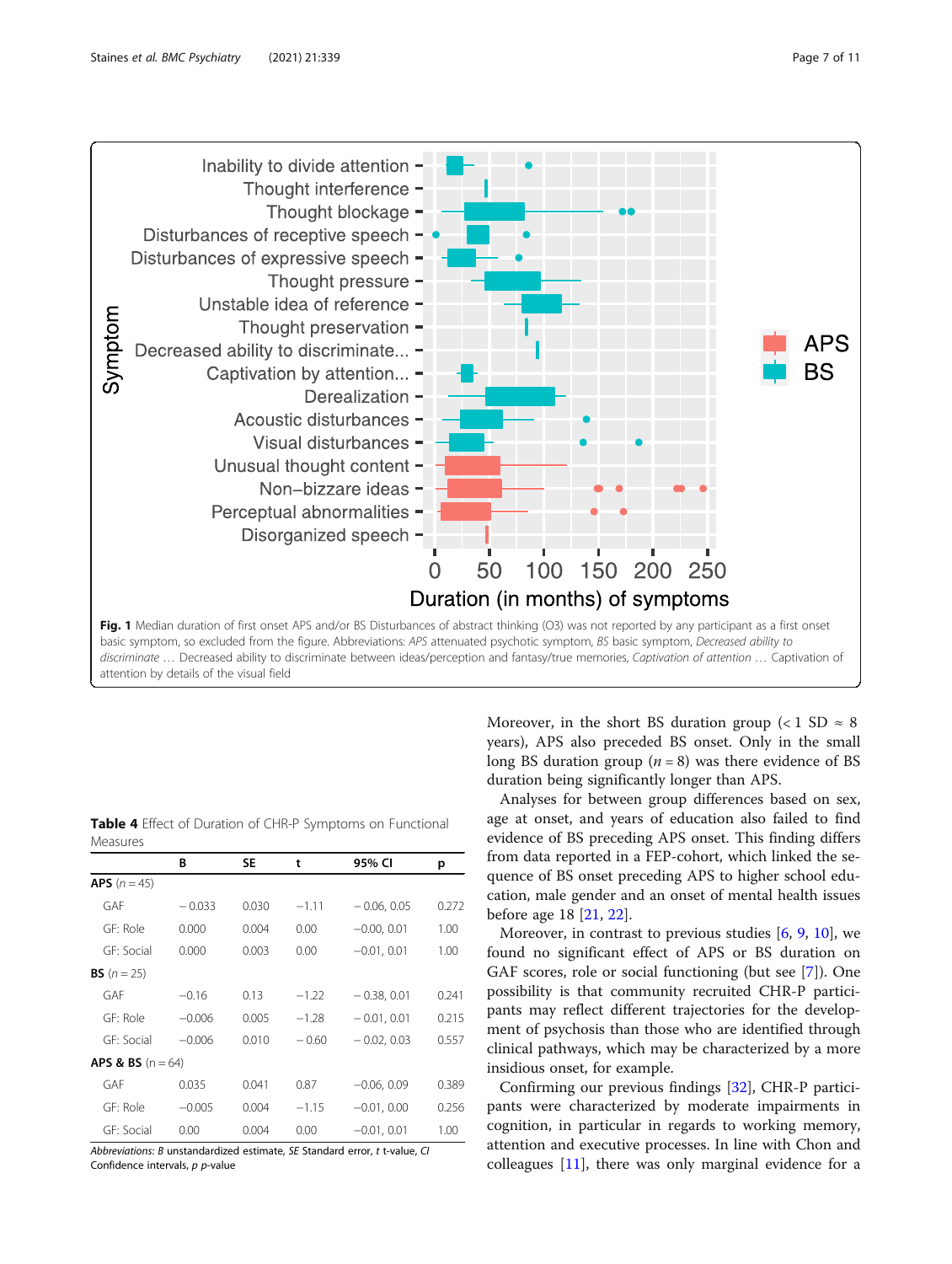## <span id="page-7-0"></span>Table 5 Association of Duration of CHR-P Symptoms on Cognition

|                              | В        | <b>SE</b> | t       | 95% CI        | $R^2$ | p     |
|------------------------------|----------|-----------|---------|---------------|-------|-------|
| APS $(n = 45)$               |          |           |         |               |       |       |
| <b>BACS</b>                  |          |           |         |               |       |       |
| Verbal memory                | 0.001    | 0.004     | 0.30    | $-0.01, 0.01$ | 0.002 | 0.767 |
| Working memory               | 0.002    | 0.004     | 0.57    | $-0.00.001$   | 0.009 | 0.571 |
| Motor speed                  | $-0.002$ | 0.004     | $-0.68$ | $-0.01, 0.01$ | 0.038 | 0.503 |
| Processing speed             | $-0.001$ | 0.003     | $-0.16$ | $-0.01, 0.01$ | 0.001 | 0.876 |
| Verbal fluency               | $-0.003$ | 0.001     | $-2.4$  | $-0.01, 0.00$ | 0.13  | 0.022 |
| Executive function           | 0.006    | 0.004     | 1.25    | $-0.00, 0.01$ | 0.040 | 0.218 |
| BACS composite score         | 0.002    | 0.005     | 0.47    | $-0.01, 0.01$ | 0.006 | 0.643 |
| Penn CNP                     |          |           |         |               |       |       |
| Emotion recognition accuracy | 0.003    | 0.003     | 1.13    | $-0.00, 0.01$ | 0.033 | 0.267 |
| Emotion recognition RT       | 0.003    | 0.003     | 0.86    | $-0.00, 0.01$ | 0.020 | 0.396 |
| Attention accuracy           | 0.004    | 0.004     | 0.82    | $-0.01, 0.01$ | 0.018 | 0.416 |
| Attention RT                 | $-0.004$ | 0.002     | $-1.5$  | $-0.01, 0.01$ | 0.057 | 0.143 |
| Working memory accuracy      | 0.001    | 0.004     | 0.22    | $-0.01, 0.01$ | 0.001 | 0.826 |
| Working memory RT            | 0.001    | 0.002     | 0.31    | $-0.00, 0.01$ | 0.003 | 0.755 |
| BS $(n = 25)$                |          |           |         |               |       |       |
| <b>BACS</b>                  |          |           |         |               |       |       |
| Verbal memory                | 0.008    | 0.006     | 1.17    | $-0.01, 0.02$ | 0.071 | 0.256 |
| Working memory               | 0.009    | 0.007     | 1.30    | $-0.01, 0.03$ | 0.086 | 0.211 |
| Motor speed                  | $-0.01$  | 0.006     | $-0.90$ | $-0.02, 0.01$ | 0.804 | 0.382 |
| Processing speed             | 0.003    | 0.007     | 0.39    | $-0.01, 0.02$ | 0.008 | 0.701 |
| Verbal fluency               | 0.004    | 0.004     | 0.99    | $-0.01, 0.01$ | 0.051 | 0.338 |
| Executive function           | $-0.001$ | 0.008     | $-0.07$ | $-0.02, 0.02$ | 0.000 | 0.938 |
| BACS composite score         | 0.006    | 0.010     | 0.68    | $-0.01, 0.03$ | 0.025 | 0.506 |
| Penn CNP                     |          |           |         |               |       |       |
| Emotion recognition accuracy | 0.005    | 0.006     | 0.93    | $-0.01, 0.02$ | 0.046 | 0.366 |
| Emotion recognition RT       | $-0.002$ | 0.008     | $-0.24$ | $-0.02, 0.01$ | 0.003 | 0.815 |
| Attention accuracy           | 0.003    | 0.007     | 0.35    | $-0.01, 0.02$ | 0.007 | 0.730 |
| Attention RT                 | $-0.006$ | 0.005     | $-1.0$  | $-0.02, 0.01$ | 0.056 | 0.317 |
| Working memory accuracy      | $-0.001$ | 0.007     | $-0.12$ | $-0.02, 0.01$ | 0.001 | 0.902 |
| Working memory RT            | $-0.004$ | 0.005     | $-0.87$ | $-0.01, 0.01$ | 0.040 | 0.396 |
| APS & BS $(n = 64)$          |          |           |         |               |       |       |
| <b>BACS</b>                  |          |           |         |               |       |       |
| Verbal memory                | $-0.002$ | 0.003     | $-0.64$ | $-0.01, 0.00$ | 0.007 | 0.523 |
| Working memory               | 0.001    | 0.003     | 0.38    | $-0.01, 0.01$ | 0.003 | 0.703 |
| Motor speed                  | $-0.002$ | 0.003     | $-0.65$ | $-0.01, 0.00$ | 0.007 | 0.519 |
| Processing speed             | $-0.002$ | 0.003     | $-0.76$ | $-0.01, 0.00$ | 0.010 | 0.452 |
| Verbal fluency               | 0.000    | 0.002     | 0.18    | $-0.00, 0.00$ | 0.001 | 0.856 |
| Executive function           | $-0.006$ | 0.003     | $-1.95$ | $-0.01, 0.00$ | 0.063 | 0.056 |
| BACS composite score         | $-0.004$ | 0.003     | $-1.23$ | $-0.01, 0.01$ | 0.026 | 0.244 |
| Penn CNP                     |          |           |         |               |       |       |
| Emotion recognition accuracy | $-0.003$ | 0.002     | $-1.02$ | $-0.01, 0.00$ | 0.018 | 0.313 |
| Emotion recognition RT       | 0.000    | 0.003     | 0.01    | $-0.01, 0.01$ | 0.000 | 0.996 |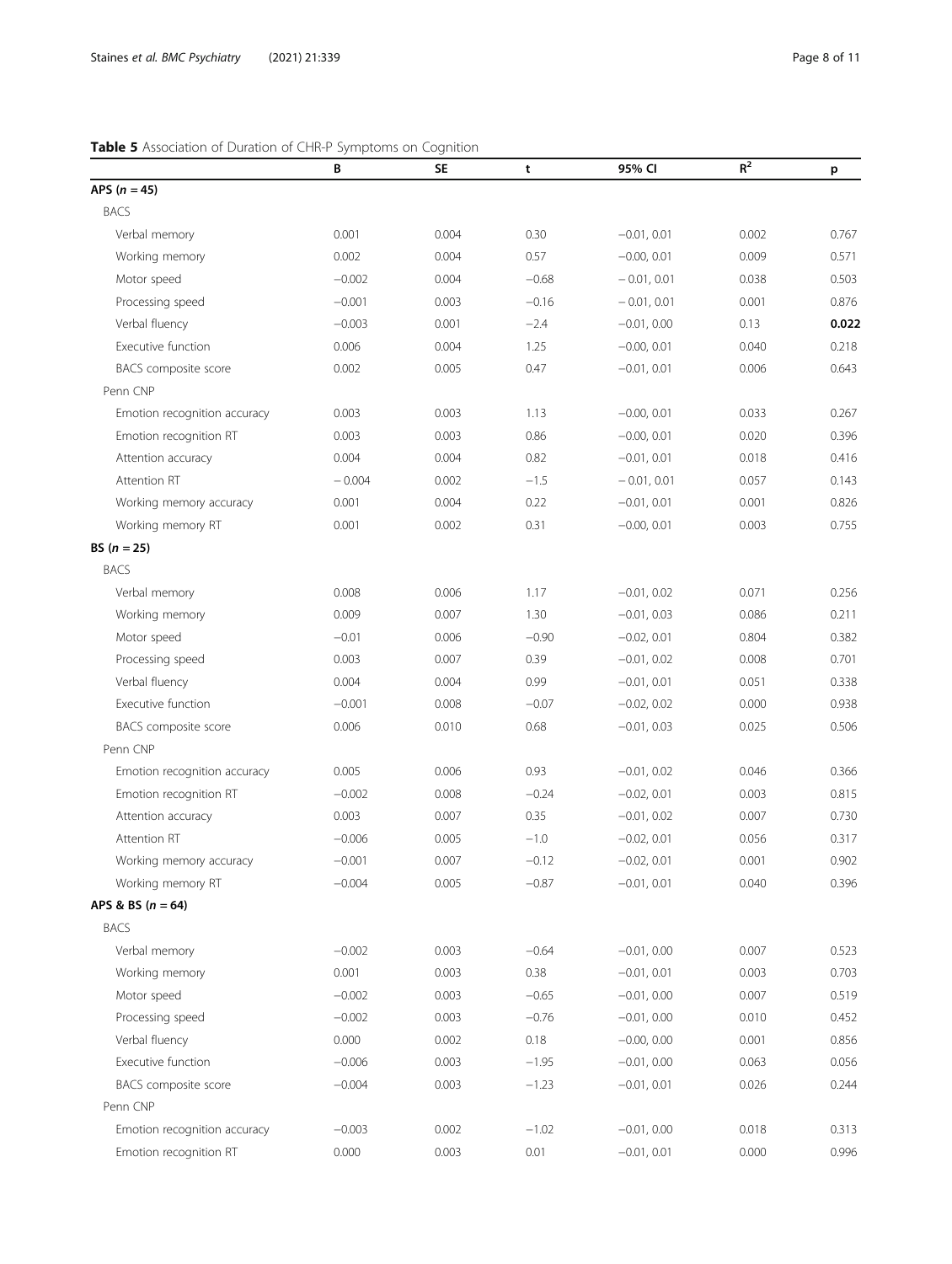|                         | В        | <b>SE</b> |         | 95% CI        | $R^2$ | D     |
|-------------------------|----------|-----------|---------|---------------|-------|-------|
| Attention accuracy      | $-0.003$ | 0.003     | $-1.1$  | $-0.01, 0.00$ | 0.020 | 0.282 |
| Attention RT            | $-0.001$ | 0.002     | $-0.58$ | $-0.01, 0.00$ | 0.006 | 0.563 |
| Working memory accuracy | $-0.004$ | 0.003     | $-1.2$  | $-0.01, 0.00$ | 0.026 | 0.218 |
| Working memory RT       | $-0.001$ | 0.002     | $-0.34$ | $-0.01, 0.00$ | 0.002 | 0.735 |
|                         |          |           |         |               |       |       |

<span id="page-8-0"></span>Table 5 Association of Duration of CHR-P Symptoms on Cognition (Continued)

Abbreviations: RT Reaction time, B unstandardized estimate, SE Standard error, β standardized estimate, t t-value, CI Confidence intervals, p p-value

relationship between DUR and cognitive performance in CHR-P participants, however. This finding is also consistent with data in FEP-patients [\[33\]](#page-10-0), highlighting that DUP does not have an impact on cognitive deficits during early-stage psychosis.

Finally, several studies [[15](#page-9-0), [16,](#page-9-0) [18\]](#page-9-0) have indicated that CHR-P participants with a combination of APS and BS had a higher risk of transition to psychosis as well as more severe psychopathology and lower functioning [[16,](#page-9-0) [17](#page-9-0)], raising the possibility that this subgroup of CHR-P participants may also be characterized by differences in DUR. Again, we could not confirm this hypothesis, although a moderate trend was observable for a longer DUR in CHR-P individuals with both APS and BS. Similarly, functioning was also not significantly lower in those with APS and BS compared to those with only APS or BS, in contrast to previous evidence [\[18](#page-9-0)].

## **Limitations**

There are several limitations to the current findings. Firstly, as in previous studies, DUR relied on retrospective self-reports, which are potentially vulnerable to both recognition and recall bias [\[21](#page-9-0), [22](#page-9-0)]. Moreover, the overall sample size as well as the number of participants who reported both APS and BS symptoms were modest, yet similar to previous findings [\[21](#page-9-0)]. The current sample was primarily collected from a community sample and previous studies have found differences in symptom severity and functioning scores between community and help-seeking CHR-P participants [[34\]](#page-10-0) as well as lower transition rates [\[31](#page-10-0)].

## Conclusions

There is currently only limited evidence on the duration of CHR-P symptoms, the relationship between BS and APS, and their relationship to functional outcomes and cognition. One key finding of this paper is that APS does not emerge as a secondary consequence of BS. Indeed, in the short BS duration group, evidence showed APS preceded BS. Importantly, the current findings also highlight that communityrecruited CHR-P participants experienced substantially longer duration of subthreshold symptoms compared to previous studies. However, we could not confirm that DUR had a significant effect on functioning or cognition. This raises the question whether DUR is an important variable for the understanding of emerging psychosis in CHR-P participants or a suitable potential target for early intervention.

To address these question, further studies in larger CHR-P samples need to be conducted that utilize more sophisticated assessment of DUR, including development of specific tools and guidelines. This might offer greater clarity into the potential link between DUR on clinical and functional outcomes in CHR-P participants and for measures to reduce DUR in emerging psychosis.

## Supplementary Information

The online version contains supplementary material available at [https://doi.](https://doi.org/10.1186/s12888-021-03267-2) [org/10.1186/s12888-021-03267-2.](https://doi.org/10.1186/s12888-021-03267-2)

Additional file 1: Supplementary Table 1. Summary of between group differences of onset of basic symptoms compared to onset of attenuated psychotic symptoms.

#### Acknowledgments

We would like to acknowledge the support of the Scottish Mental Health Research Network [\(http://www.smhrn.org.uk](http://www.smhrn.org.uk)), now called the NHS Research Scotland Mental Health Network [\(http://www.nhsresearchscotland.org.uk/](http://www.nhsresearchscotland.org.uk/research-areas/mental-health) [research-areas/mental-health\)](http://www.nhsresearchscotland.org.uk/research-areas/mental-health), for providing assistance with participant recruitment, interviews, and cognitive assessments. We thank both the participants and patients who took part in the study and the research assistants of the YouR-study for supporting the recruitment and assessment of CHR participants.

#### Authors' contributions

Ms. Staines and Uhlhaas had full access to all the data in the study and take responsibility for the integrity and the accuracy of the data analysis. Concept and design: Schwannauer, Gumley, Lawrie, Uhlhaas, Gross. Acquisition, analysis, or interpretation of data: All authors. Drafting of the manuscript: Staines, Uhlhaas, Schultze-Lutter. Critical revision of the manuscript for important intellectual content: Staines, Gajwani, Gross, Gumley, Lawrie, Schwannauer, Schultze-Lutter, Uhlhaas. Statistical analysis: Staines, Uhlhaas, Schultze-Lutter. Obtained funding: Gumley, Lawrie, Uhlhaas, Schwannauer, Gross. Administrative, technical, or material support: Gajwani, Gross, Gumley, Schwannauer, Uhlhaas. Supervision: Gajwani, Gross, Gumley, Lawrie, Schwannauer, Schultze-Lutter, Uhlhaas. The author(s) read and approved the final manuscript.

#### Funding

The study was supported by the Medical Research Council (MR/L011689/1). Open Access funding enabled and organized by Projekt DEAL.

#### Availability of data and materials

The datasets generated during and/or analysed during the current study are available from the corresponding author on reasonable request.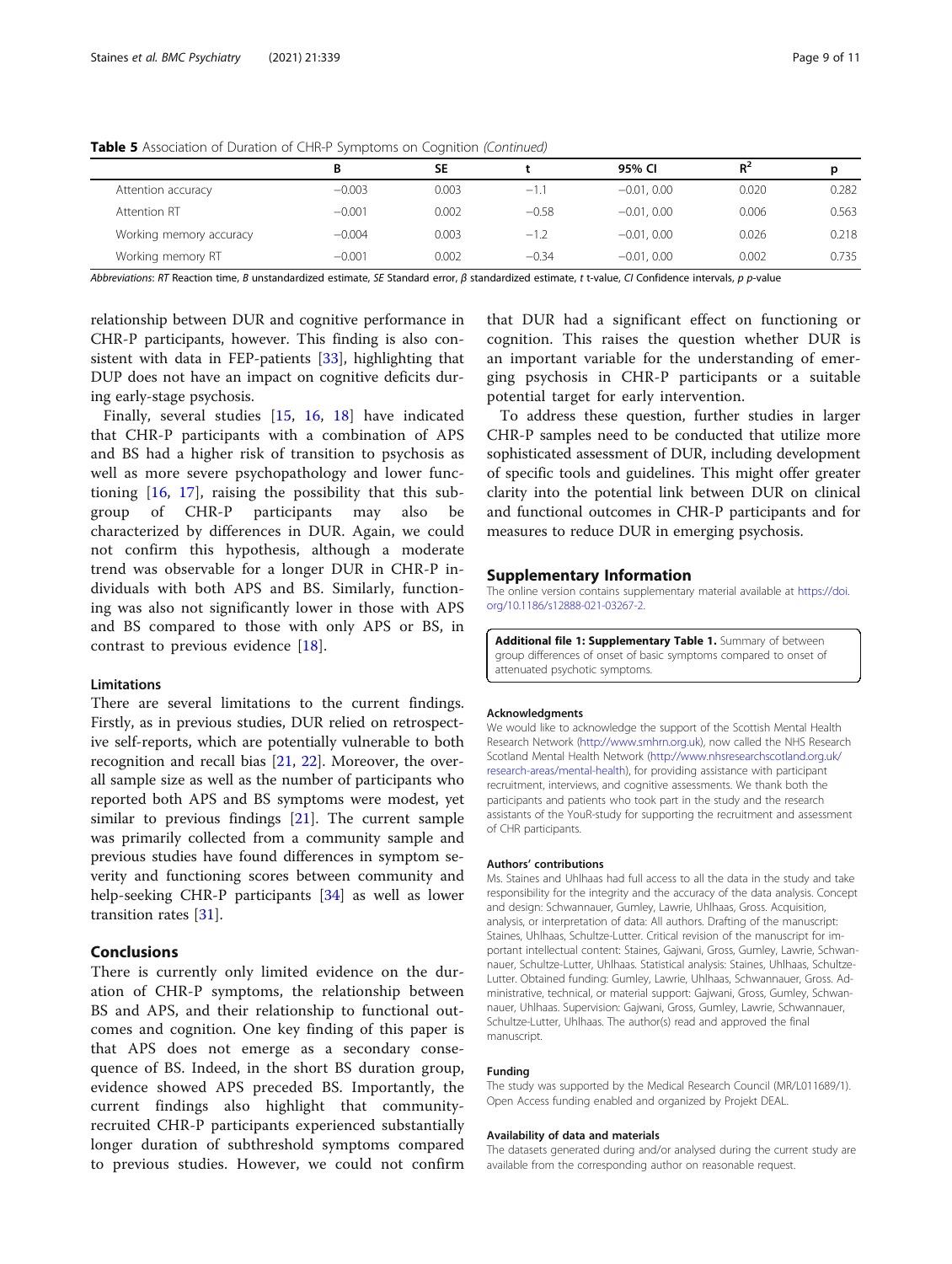## <span id="page-9-0"></span>Declarations

#### Ethics approval and consent to participate

All methods were performed in accordance with the Declaration of Helsinki and were approved by the NHS Research Ethical Committee Glasgow and Greater Clyde (Ref Nr: REC 5:14/WS/0099). In addition, all participants provided written informed consent.

#### Consent for publication

Not applicable.

### Competing interests

Dr. Lawrie reported grants and personal fees from Janssen, nonfinancial support from Otsuka, grants from Lundbeck, and personal fees from Sunovion outside the submitted work. Dr. Uhlhaas reported research support from Lilly and Lundbeck outside the submitted work. No other disclosures were reported.

### Author details

<sup>1</sup>Institute for Neuroscience and Psychology, University of Glasgow, Glasgow, UK. <sup>2</sup> Royal College of Surgeons in Ireland, Dublin, Ireland. <sup>3</sup>Institute of Health and Wellbeing, University of Glasgow, Glasgow, UK. <sup>4</sup>Institute for Biomagnetism and Biosignalanalysis, University of Muenster, Muenster, Germany. <sup>5</sup>Department of Psychiatry, University of Edinburgh, Edinburgh, UK.<br><sup>6</sup>Department of Clinical Psychology, University of Edinburgh, Edinburgh, UK. <sup>6</sup>Department of Clinical Psychology, University of Edinburgh, Edinburgh, UK. <sup>7</sup>Department of Psychiatry and Psychotherapy, Medical Faculty, Heinrich Heine University, Düsseldorf, Germany. <sup>8</sup>Department of Psychology and Mental Health, Faculty of Psychology, Airlangga University, Surabaya, Indonesia. <sup>9</sup> University Hospital of Child and Adolescent Psychiatry and Psychotherapy, University of Bern, Bern, Switzerland. <sup>10</sup>Department of Child and Adolescent Psychiatry, Charité Universitätsmedizin, Berlin, Germany.

## Received: 18 December 2020 Accepted: 4 May 2021 Published online: 07 July 2021

#### References

- 1. Norman RMG, Malla AK. Duration of untreated psychosis: a critical examination of the concept and its importance. Psychol Med. 2001;31(3): 381–400. <https://doi.org/10.1017/S0033291701003488>.
- 2. Marshall M, Lewis S, Lockwood A, Drake R, Jones P, Croudace T. Association between duration of untreated psychosis and outcome in cohorts of firstepisode patients: a systematic review. Arch Gen Psychiatry. 2005;62(9):975– 83. [https://doi.org/10.1001/archpsyc.62.9.975.](https://doi.org/10.1001/archpsyc.62.9.975)
- Jonas KG, Fochtmann LJ, Perlman G, Tian Y, Kane JM, Bromet EJ, et al. Lead-Time Bias Confounds Association Between Duration of Untreated Psychosis and Illness Course in Schizophrenia. Am J Psychiatry. 2020; [cited 2020 May 4]; Available from: [http://ajp.psychiatryonline.org/doi/abs/10.1176/appi.ajp.2](http://dx.doi.org/10.1176/appi.ajp.2019.19030324) [019.19030324](http://dx.doi.org/10.1176/appi.ajp.2019.19030324).
- 4. Rosengard RJ, Malla A, Mustafa S, Iyer SN, Joober R, Bodnar M, et al. Association of pre-onset Subthreshold Psychotic Symptoms with Longitudinal Outcomes during Treatment of a first episode of psychosis. JAMA Psychiatry. 2019;76(1):61–70. <https://doi.org/10.1001/jamapsychiatry.2018.2552>.
- 5. Malla AK, Norman RMG, Manchanda R, Ahmed MR, Scholten D, Harricharan R, et al. One year outcome in first episode psychosis: influence of DUP and other predictors. Schizophr Res. 2002;54(3):231–42. [https://doi.org/10.1016/](https://doi.org/10.1016/S0920-9964(01)00254-7) [S0920-9964\(01\)00254-7](https://doi.org/10.1016/S0920-9964(01)00254-7).
- Zhang TH, Xu L, Tang Y, Cui H, Tang X, Wei Y, et al. Relationship between duration of untreated prodromal symptoms and symptomatic and functional recovery. Eur Arch Psychiatry Clin Neurosci. 2018 [cited 2019 Jan 28]; Available from;269(8):871–7. [https://doi.org/10.1007/s004](https://doi.org/10.1007/s00406-018-0917-z) [06-018-0917-z.](https://doi.org/10.1007/s00406-018-0917-z)
- 7. Carrión RE, Demmin D, Auther AM, McLaughlin D, Olsen R, Lencz T, et al. Duration of attenuated positive and negative symptoms in individuals at clinical high risk: associations with risk of conversion to psychosis and functional outcome. J Psychiatr Res. 2016;81:95–101. [https://doi.org/10.1016/](https://doi.org/10.1016/j.jpsychires.2016.06.021) [j.jpsychires.2016.06.021](https://doi.org/10.1016/j.jpsychires.2016.06.021).
- 8. Nelson B, Yuen HP, Lin A, Wood SJ, McGorry PD, Hartmann JA, et al. Further examination of the reducing transition rate in ultra high risk for psychosis samples: the possible role of earlier intervention. Schizophr Res. 2016;174(1– 3):43–9. <https://doi.org/10.1016/j.schres.2016.04.040>.
- Zhang TH, Xu L, Tang Y, Cui H, Wei Y, Wang J, et al. Duration of untreated prodromal symptoms in a Chinese sample at a high risk for psychosis: demographic, clinical, and outcome. Psychol Med. 2018;48(8):1274–81. [https://doi.org/10.1017/S0033291717002707.](https://doi.org/10.1017/S0033291717002707)
- 10. Fusar-Poli P, Meneghelli A, Valmaggia L, Allen P, Galvan F, McGuire P, et al. Duration of untreated prodromal symptoms and 12-month functional outcome of individuals at risk of psychosis. Br J Psychiatry. 2009;194(2):181– 2. [https://doi.org/10.1192/bjp.bp.107.047951.](https://doi.org/10.1192/bjp.bp.107.047951)
- 11. Chon M-W, Lee TY, Kim SN, Huh MJ, Park HY, Lee CR, et al. Factors contributing to the duration of untreated prodromal positive symptoms in individuals at ultra-high risk for psychosis. Schizophr Res. 2015;162(1):64–6. <https://doi.org/10.1016/j.schres.2015.01.013>.
- 12. Yung AR, Yung AR, Pan Yuen H, Mcgorry PD, Phillips LJ, Kelly D, et al. Mapping the onset of psychosis: the comprehensive assessment of at-risk mental states. Aust N Z J Psychiatry. 2005;39(11–12):964–71. [https://doi.](https://doi.org/10.1080/j.1440-1614.2005.01714.x) [org/10.1080/j.1440-1614.2005.01714.x](https://doi.org/10.1080/j.1440-1614.2005.01714.x).
- 13. Schultze-Lutter F, Addington J, Ruhrmann S, Klosterkötter J. Schizophrenia Proneness Instrument, Adult version. Roma: Giovanni Fioriti Editore s.r.l; 2007. p. 97.
- 14. Fusar-Poli P, Borgwardt S, Bechdolf A, Addington J, Riecher-Rössler A, Schultze-Lutter F, et al. The psychosis high-risk state. JAMA Psychiatry. 2013; 70(1):107–20. <https://doi.org/10.1001/jamapsychiatry.2013.269>.
- 15. Schultze-Lutter F, Klosterkötter J, Ruhrmann S. Improving the clinical prediction of psychosis by combining ultra-high risk criteria and cognitive basic symptoms. Schizophr Res. 2014;154(1):100–6.
- 16. Ruhrmann S, Schultze-Lutter F, Salokangas RKR, Heinimaa M, Linszen D, Dingemans P, et al. Prediction of psychosis in adolescents and young adults at high risk: results from the prospective European prediction of psychosis study. Arch Gen Psychiatry. 2010;67(3):241–51. <https://doi.org/10.1001/archgenpsychiatry.2009.206>.
- 17. Youn S, Phillips LJ, Amminger GP, Berger G, Chen EYH, de Haan L, et al. Basic symptoms in young people at ultra-high risk of psychosis: association with clinical characteristics and outcomes. Schizophr Res. 2020;216:255–61. <https://doi.org/10.1016/j.schres.2019.11.047>.
- 18. Schultze-Lutter F, Michel C, Ruhrmann S, Schimmelmann BG. Prevalence and clinical relevance of interview-assessed psychosis-risk symptoms in the young adult community. Psychol Med. 2018;48(7):1167–78. [https://doi.org/1](https://doi.org/10.1017/S0033291717002586) [0.1017/S0033291717002586](https://doi.org/10.1017/S0033291717002586).
- 19. Schultze-Lutter F, Debbané M, Theodoridou A, Wood SJ, Raballo A, Michel C, et al. Revisiting the Basic Symptom Concept: Toward Translating Risk Symptoms for Psychosis into Neurobiological Targets. Front Psychiatry. 2016;7 [cited 2019 Aug 22]. Available from: [http://journal.frontiersin.org/A](http://dx.doi.org/10.3389/fpsyt.2016.00009/abstract) [rticle/10.3389/fpsyt.2016.00009/abstract](http://dx.doi.org/10.3389/fpsyt.2016.00009/abstract).
- 20. Huber G, Gross G. The concept of basic symptoms in schizophrenic and schizoaffective psychoses. Recenti Prog Med. 1989;80(12):646–52.
- 21. Schultze-Lutter F, Ruhrmann S, Berning J, Maier W, Klosterkötter J. Basic symptoms and ultrahigh risk criteria: symptom development in the initial prodromal state. Schizophr Bull. 2010;36(1):182–91. [https://doi.org/10.1093/](https://doi.org/10.1093/schbul/sbn072) [schbul/sbn072](https://doi.org/10.1093/schbul/sbn072).
- 22. Schultze-Lutter F, Rahman J, Ruhrmann S, Michel C, Schimmelmann BG, Maier W, et al. Duration of unspecific prodromal and clinical high risk states, and early help-seeking in first-admission psychosis patients. Soc Psychiatry Psychiatr Epidemiol. 2015;50(12):1831–41. [https://doi.](https://doi.org/10.1007/s00127-015-1093-3) [org/10.1007/s00127-015-1093-3.](https://doi.org/10.1007/s00127-015-1093-3)
- 23. Uhlhaas PJ, Gajwani R, Gross J, Gumley AI, Lawrie SM, Schwannauer M. The Youth Mental Health Risk and Resilience Study (YouR-Study). BMC Psychiatry. 2017;17 [cited 2019 Aug 19]. Available from: [https://www.ncbi.](https://www.ncbi.nlm.nih.gov/pmc/articles/PMC5270216/) [nlm.nih.gov/pmc/articles/PMC5270216/](https://www.ncbi.nlm.nih.gov/pmc/articles/PMC5270216/).
- 24. McDonald M, Christoforidou E, Van Rijsbergen N, Gajwani R, Gross J, Gumley AI, et al. Using online screening in the general population to detect participants at clinical high-risk for psychosis. Schizophr Bull. 2019;45(3):600– 9. <https://doi.org/10.1093/schbul/sby069>.
- 25. Sheehan DV, Lecrubier Y, Sheehan KH, Amorim P, Janavs J, Weiller E, et al. The Mini-International Neuropsychiatric Interview (M.I.N.I.): the development and validation of a structured diagnostic psychiatric interview for DSM-IV and ICD-10. J Clin Psychiatry. 1998;59(Suppl 20): 22–33 quiz 34–57.
- 26. Cornblatt BA, Auther AM, Niendam T, Smith CW, Zinberg J, Bearden CE, et al. Preliminary findings for two new measures of social and role functioning in the prodromal phase of schizophrenia. Schizophr Bull. 2007; 33(3):688–702. [https://doi.org/10.1093/schbul/sbm029.](https://doi.org/10.1093/schbul/sbm029)